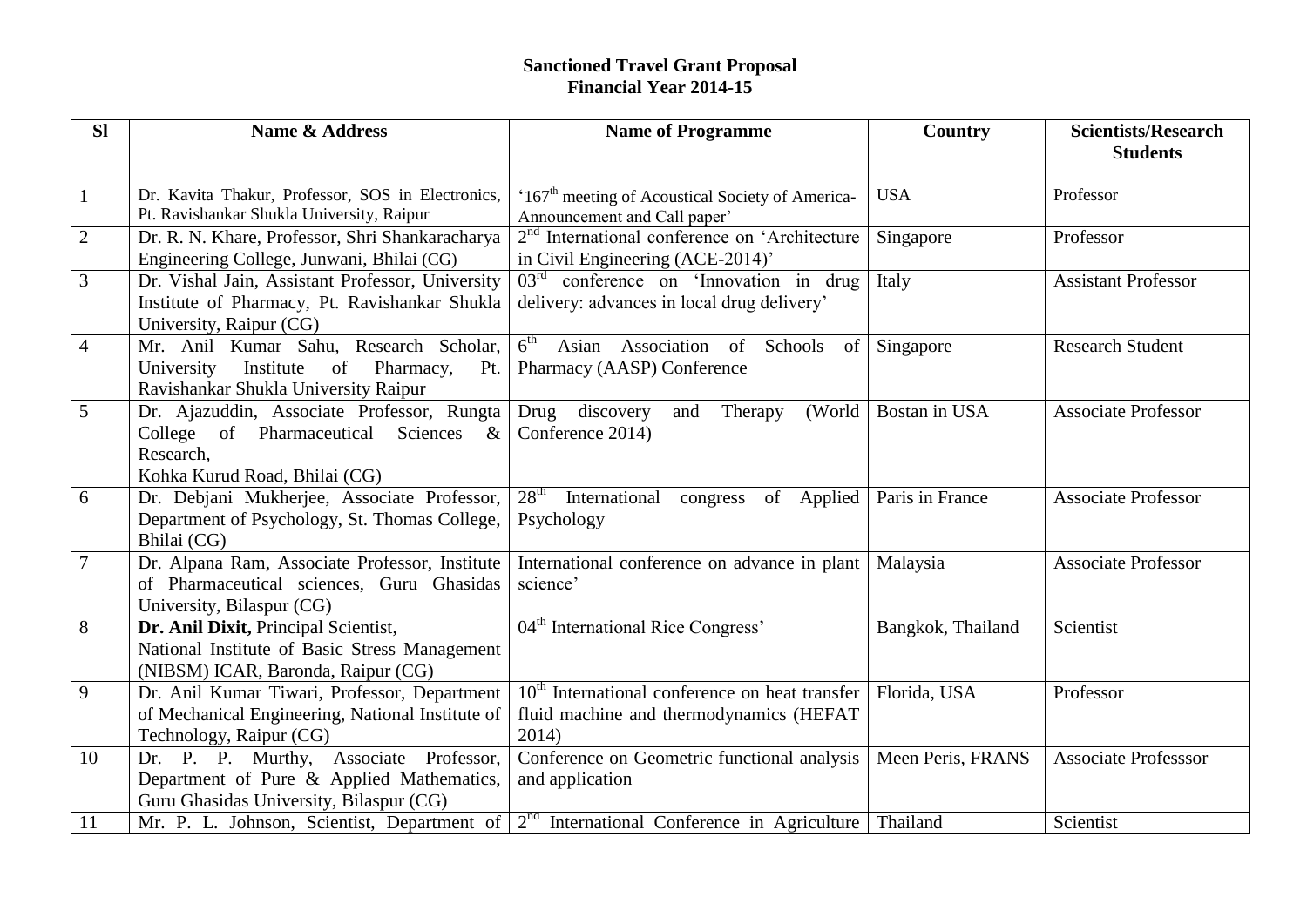## **Sanctioned Travel Grant Proposal**

|           |                                                       | <b>Financial Year 2014-15</b>                                   |                       |                                               |
|-----------|-------------------------------------------------------|-----------------------------------------------------------------|-----------------------|-----------------------------------------------|
| <b>SI</b> | Name & Address                                        | <b>Name of Programme</b>                                        | <b>Country</b>        | <b>Scientists/Research</b><br><b>Students</b> |
|           |                                                       |                                                                 |                       |                                               |
|           | Genetics & Plant Breeding, Indira Gandhi              | and agro Industry'                                              |                       |                                               |
|           | Agricultural University, Raipur (CG)                  |                                                                 |                       |                                               |
| 12        | Dr. Rajendra Lakpale, Principal Scientist &           | 04 <sup>th</sup> International Rice Congress'                   | Bangkok, Thailand     | Scientist                                     |
|           | ADRS, Indira Gandhi Agricultural University,          |                                                                 |                       |                                               |
|           | Raipur (CG)                                           |                                                                 |                       |                                               |
| 13        | Dr. Rajesh Tripathi, Professor & Head,                | International Geo congress 2014 on 'Geo                         | Atlanta US            | Professor                                     |
|           | Department of Civil Engineering, National             | characterization<br>modelling<br>and<br>for                     |                       |                                               |
|           | Institute of Technology, Raipur (CG)                  | sustainability'                                                 |                       |                                               |
| 14        | Dr. Ram Kumar Sahu, Assistant Professor,              | 2 <sup>nd</sup><br>International<br>conference<br><sub>on</sub> | Singapore             | <b>Assistant Professor</b>                    |
|           | Columbia Institute of Pharmacy, Vill. Tekari,         | pharmaceutical<br>'Pharmacological<br>and                       |                       |                                               |
|           | Near Vidhan Sahbha, Raipur                            | sciences (PHARMA-14)                                            |                       |                                               |
| 15        | Dr. Sanjay Tiwari, Professor & Head, SoS in           | International conference on 'Charge Transport                   | Bremen, Germany       | Professor                                     |
|           | Electronics & Photonics, Pt. Ravishankar              | in Organic Materials'                                           |                       |                                               |
|           | Shukla University, Raipur                             |                                                                 |                       |                                               |
| 16        | Dr. S. S. Singh, Dean, School of Natural              | International conference on resorting forests                   | Indiana, USA          | Professor                                     |
|           | Resources, Guru Ghasidas University, Bilaspur<br>(CG) | -What constitutes success in the $21st$ Century                 |                       |                                               |
| 17        | Dr. Sushil Kumar Shahi, Associate Professor,          | $10th$ International mycological congress (IMC)                 | Bangkok, Thailand     | <b>Associate Professor</b>                    |
|           | Department of Botany,<br>Guru<br>Ghasidas             | 10)                                                             |                       |                                               |
|           | University, Bilaspur (CG)                             |                                                                 |                       |                                               |
| 18        | Mr. Vivek Kumar Gaba, Assistant Professor,            | $10th$ International conference on heat transfer                | Florida, USA          | <b>Assistant Professor</b>                    |
|           | Department of Mechanical<br>Engineering,              | fluid machine and thermodynamics (HEFAT                         |                       |                                               |
|           | National Institute of Technology, Raipur (CG)         | 2014)                                                           |                       |                                               |
| 19        | Mr. Gajendra Kumar, Assistant Professor,              | 04 <sup>th</sup> International Rice Congress'                   | Bangkok, Thailand     | <b>Assistant Professor</b>                    |
|           | Department of Entomology, Indira Gandhi               |                                                                 |                       |                                               |
|           | Agricultural University, Raipur (CG)                  |                                                                 |                       |                                               |
| 20        | Mr. Neeraj Kumar, Assistant Professor, O. P.          | 'ICPPS 2015: XIII International conference                      | Dubai, UAE            | <b>Assistant Professor</b>                    |
|           | Jindal Institute of Technology, Raigarh (CG)          | on Pharmacy and Pharmacological Sciences'                       |                       |                                               |
| 21        | Mr. Sanjay Kumar Sao, Research Scholar, SOS           | $17^{\text{th}}$<br>International<br>conference<br>$_{\rm on}$  | <b>Wroclaw Poland</b> | <b>Research Student</b>                       |
|           | in Physics, Pt. Ravishankar Shukla University,        | luminescence and optical spectroscopy of                        |                       |                                               |